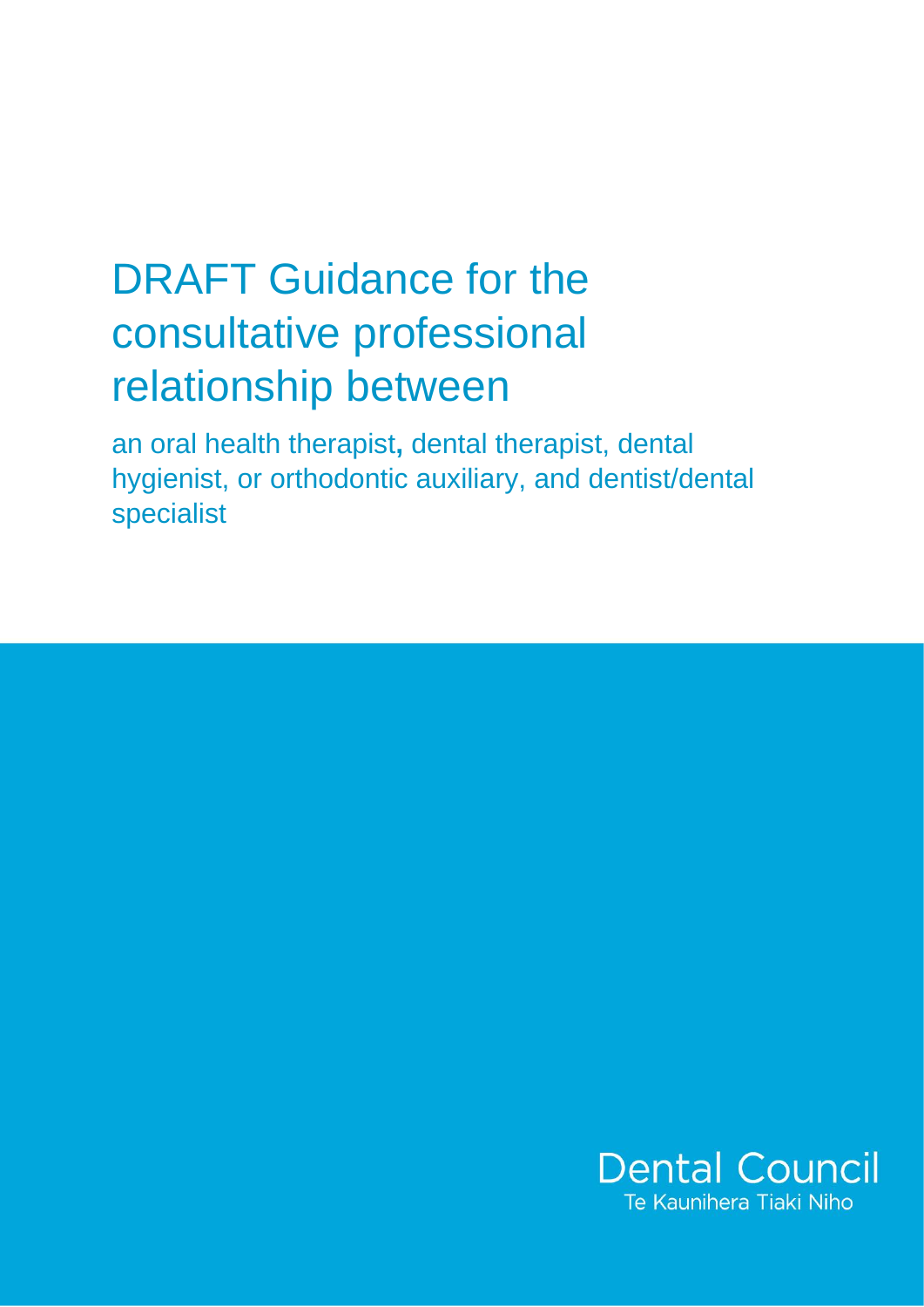## **Contents**

| Guidance for the consultative professional relationship discussions between an oral health |  |
|--------------------------------------------------------------------------------------------|--|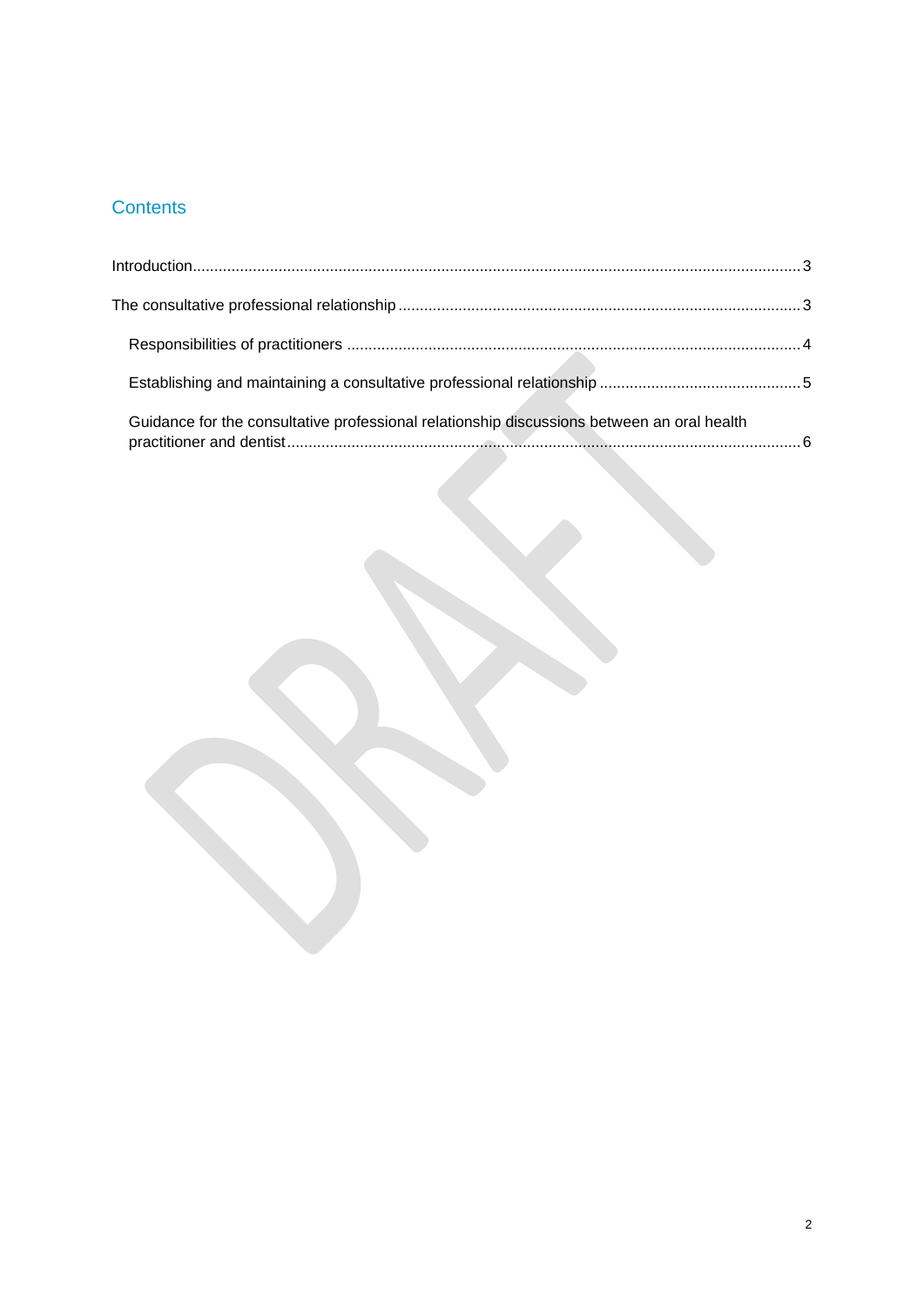#### <span id="page-2-0"></span>**Introduction**

Oral health therapists, dental therapists, dental hygienists and orthodontic auxiliaries are registered oral health practitioners who practise as part of the dental team, and work collaboratively with other oral health practitioners and health practitioners to provide comprehensive care to the benefit of patients' overall health.

The Dental Council (the Council) describes a scope of practice for each profession. The activities each oral health practitioner may perform, commensurate with their education, training and competence, are set out in the scope of practice that applies to their profession.

The scopes of practice for oral health therapists, dental therapists, dental hygienists and orthodontic auxiliaries practising in New Zealand (OHPs) require them to have a **consultative professional relationship** with one or more dentist(s) and/or dental specialist(s). For the purposes of this guidance the terms 'OHP/s' and 'dentist' will be used to collectively describe these different groups.

#### <span id="page-2-1"></span>**Purpose**

This guidance explains the nature of the consultative professional relationship and the responsibilities of practitioners in it. It also provides direction for practitioners when establishing a consultative professional relationship.

#### The consultative professional relationship

The Council envisages a team approach in providing oral health care where practitioners work collaboratively for the benefit of patients' overall health. When delivering care to a patient, each member of the dental team has their own unique set of skills and competencies, within their scope of practice, to contribute.

A patient's presenting condition, or their treatment or management needs, may fall outside the education, skills, competence, experience, or scope of practice of a particular practitioner. Each practitioner has a duty of care to recognise these situations and seek professional advice or assistance, or refer appropriately.

The consultative professional relationship is the arrangement between an OHP and dentist to provide professional advice about treating and managing patients, within the OHP's scope of practice. It provides a clear and reliable way for OHPs to seek advice, and a potential pathway for referral.

The consultative professional relationship is founded on the willingness of the parties to communicate openly and respectfully, and to work in a collegial and collaborative way, each recognising the other's scope of practice and expertise while working to enhance patient outcomes.

To enable the dentist to give appropriate advice the OHP needs to inform the dentist of the particulars of their scope of practice and their level of knowledge, skills and experience, including any conditions or exclusions on their scope of practice.

When an OHP needs advice it would usually be sought from the dentist in the consultative professional relationship. However, an OHP may also seek advice or assistance from other health practitioners or refer to them.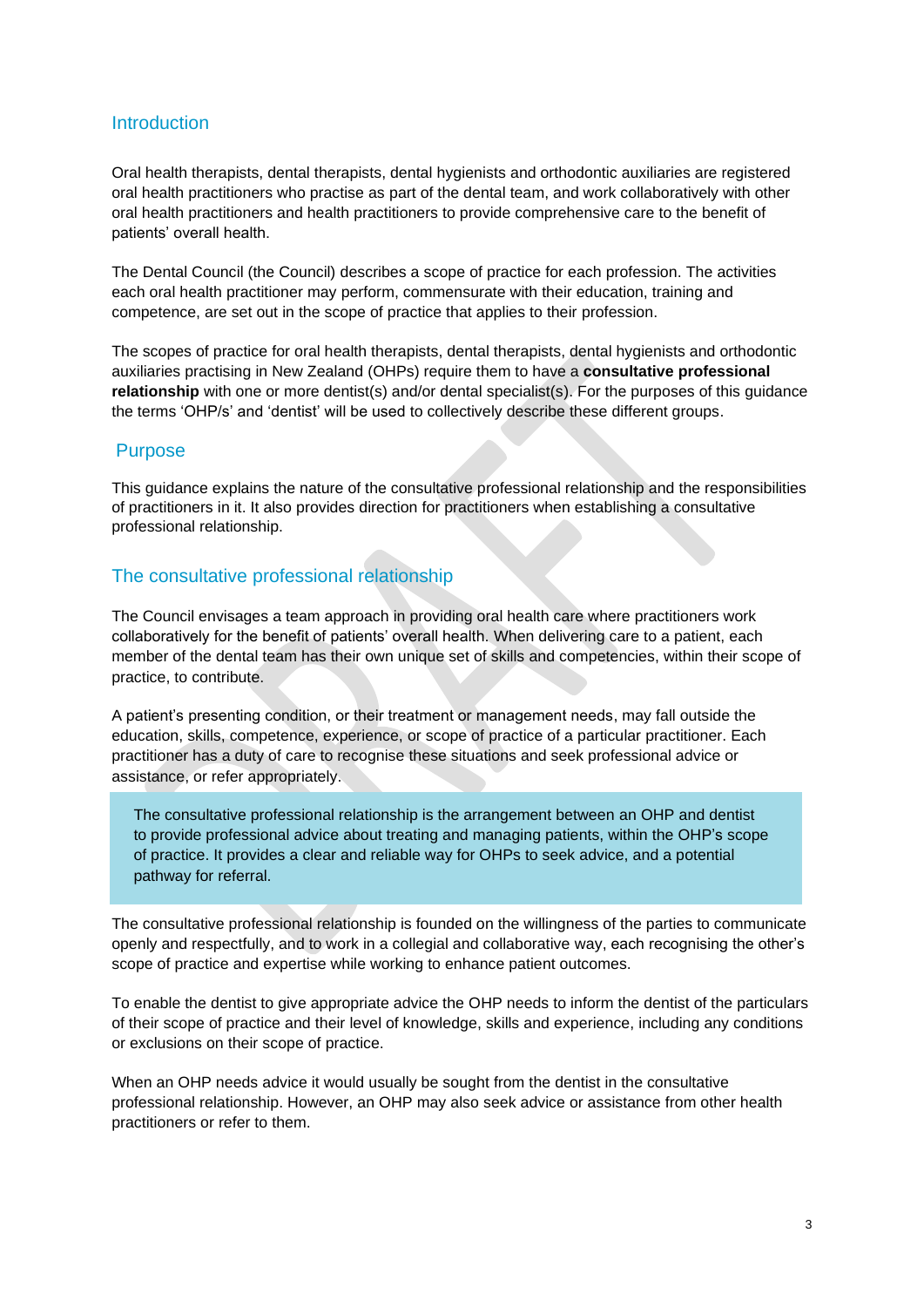#### <span id="page-3-0"></span>Responsibilities of practitioners

#### **Providing care**

- $\triangleright$  All OHPs are personally responsible and accountable for the decisions they make and the care they provide for their patients.
- $\triangleright$  When activities are outside the OHP's knowledge or skills, the OHP is responsible for seeking professional advice or assistance; this may result in referral.
- $\triangleright$  Particular circumstances may be identified through discussion between the dentist and the OHP in which it is anticipated that the OHP would seek advice. For example:
	- the interpretation of complex medical histories and their potential significance when providing oral health care, including when planning to administer local anaesthetic
	- when the patient's care plan requires input from both the oral health practitioner and the dentist in order to provide comprehensive and appropriate care
	- when anticipated treatment outcomes have not been met.
- $\triangleright$  The practitioner offering the professional advice is obliged to give timely advice, appropriate to the practising environment.
- $\triangleright$  When decisions related to the diagnosis, planning and care of patients are made based on the professional advice given, the dentist and OHP are jointly accountable for the standard of those decisions.
- $\triangleright$  Both the practitioner seeking advice and the practitioner giving advice are responsible for keeping independent, accurate and up-to-date records of advice sought, provided, and received.

#### **Practising conditions**

- $\triangleright$  Dental hygienists and oral health therapists have a consultative professional relationship with a dentist or dental specialist. Some orthodontic activities in these scopes of practice are only practised as directed by the dentist or dental specialist who is responsible for the patient's clinical care outcomes and is on-site at the time.
- $\triangleright$  Dental hygienists registered with a limited scope of practice (previously registered dental auxiliaries) practise all their scope activities under the direction of the dentist or dental specialist who is responsible for the patient's clinical care outcomes and who is on-site at the time.

In this arrangement the dentist carries out the initial dental and periodontal examination and prepares the dental hygiene care plan.

 The Council advises hygienists registered with a limited scope of practice to publicly display their annual practising certificate, so patients are made aware of the care they can provide.

 $\triangleright$  Orthodontic auxiliaries have a consultative professional relationship with a dentist or dental specialist and practise all their scope activities under the direction of the dentist or dental specialist who is responsible for the patient's clinical care outcomes and who is on-site at the time. .

In this arrangement the dentist prepares the treatment plan for the patient before the orthodontic auxiliary performs any procedures.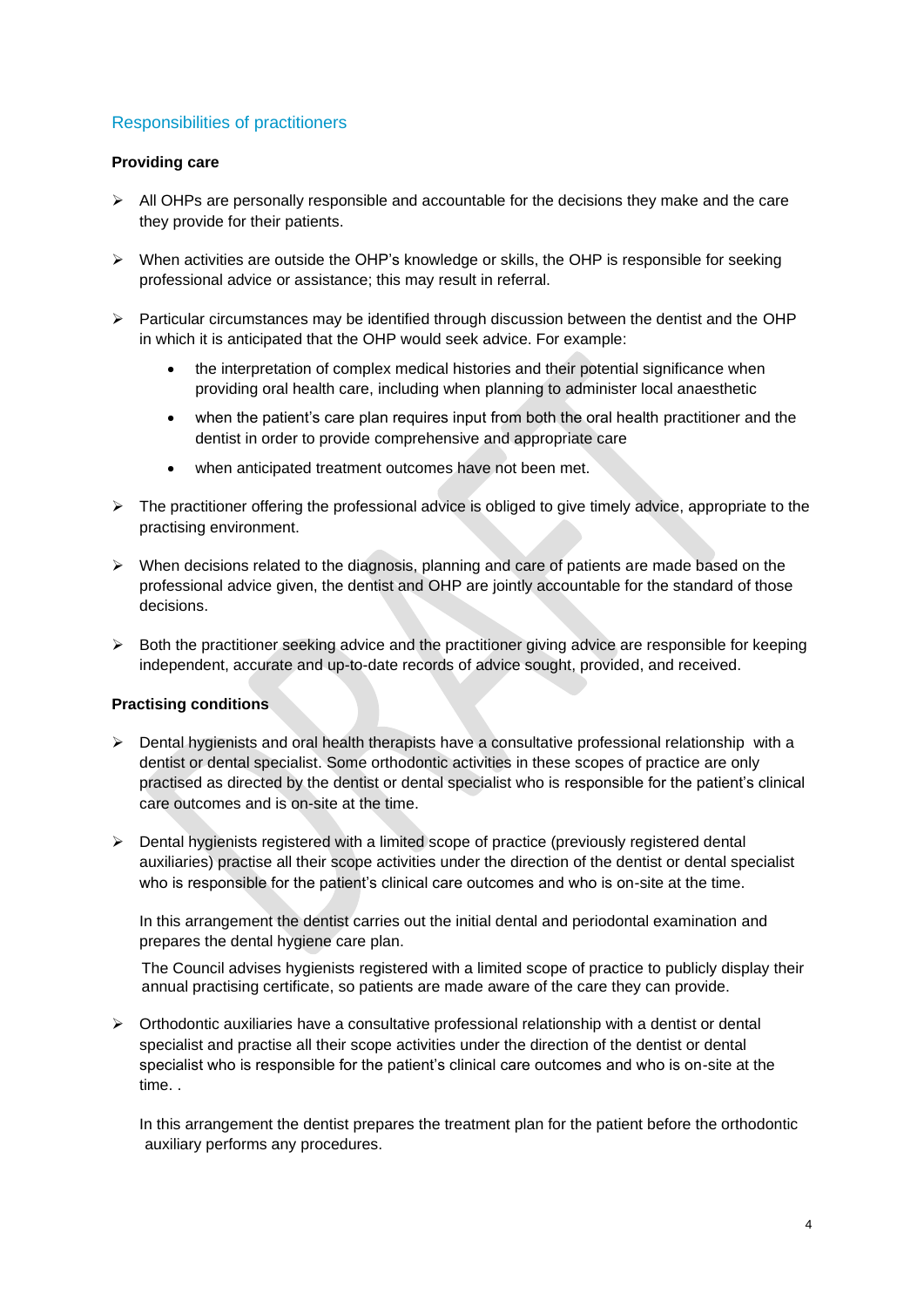- ➢ Dental therapists registered to provide care for patients 18 years of age and over (i.e. registered in the adult care scope of practice) have a consultative professional relationship with a dentist or dental specialist. Depending on their qualification, dental therapists practise the adult care scope either:
	- a) Within the consultative professional relationship, OR
	- b) Within the consultative professional relationship AND under the clinical supervision of a dentist or dental specialist who is responsible for the patient's clinical care outcomes and is on-site at the time.

#### **Access to medicine**

 $\triangleright$  An OHP is responsible for ensuring an appropriate standing order is in place with a dentist, to enable them to administer or supply a patient with prescription medicines, when appropriate and within their scope of practice.

The dentist is responsible for ensuring that medicines supplied to an OHP are being administered and/or supplied to patients in a safe and effective manner, and appropriately documented. The [Ministry of Health website](https://www.health.govt.nz/) has guidelines to assist practitioners to comply with the regulatory requirements of standing orders.

#### <span id="page-4-0"></span>Establishing and maintaining a consultative professional relationship

When establishing a consultative professional relationship, it is anticipated that the OHP and dentist will discuss their individual and shared responsibilities within the relationship, and develop some agreed processes to ensure:

- the OHP has access to timely advice from the dentist when needed
- the dentist or dental specialist is on-site when the OHP's scope activities require it.
- the relationship is workable from all practitioners' perspectives, taking into account their particular scopes of practice, practice contexts, and working styles.

Further guidance follows which may be useful to assist practitioners' discussions about establishing and maintaining a consultative professional relationship.

Council anticipates that the OHP and dentist will reliably meet their responsibilities in the consultative professional relationship. For this reason, a signed written agreement is not required.

Practitioners may still prefer to record the positions reached and the processes developed through their discussion, but this is not mandatory.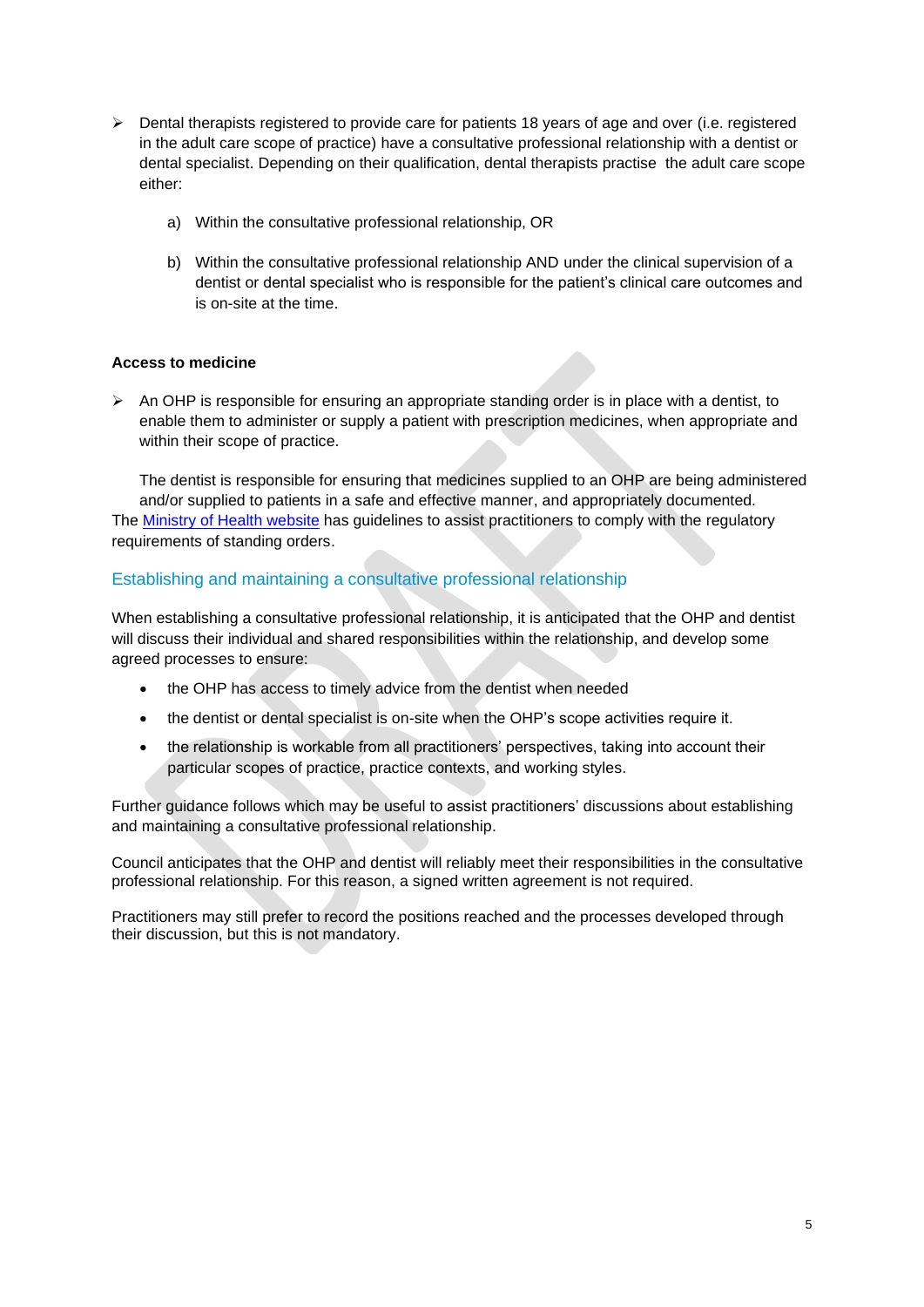### Guidance for the consultative professional relationship discussions between an OHP and dentist

- $\triangleright$  Be collegial and collaborative when establishing a consultative professional relationship, to ensure the relationship works from all practitioners' perspectives.
- ➢ Acknowledge that OHPs are required to have a consultative professional relationship with a dentist to meet their scope of practice requirements.
- $\triangleright$  Confirm the willingness of the dentist to provide advice or assistance, for the OHP
- $\triangleright$  Acknowledge the need for the OHP to inform the dentist of the particulars of their scope of practice, and their level of knowledge, skills and experience including any conditions or exclusions on their scope of practice.
- ➢ Consider whether the dentist's scope of practice enables them to give advice related to the specific OHP's scope of practice, or whether additional practitioners might need to be included in the consultative professional relationship for certain aspects of clinical care.
- ➢ Confirm that the dentist holds a current APC and does not have any conditions on their scope of practice that could limit their ability to give advice or assistance to the OHP.
- $\triangleright$  Consider the individual and shared responsibilities of practitioners in the consultative professional relationship, as outlined in this guidance, and come to an agreed understanding of these.
- ➢ Identify any specific circumstances where you expect the OHP will ask for professional advice or assistance, for example:
	- The interpretation of complex medical histories and their potential significance when providing oral health care, including when planning to administer local anaesthetic
	- When the patient's care plan requires input from both the OHP and the dentist in order to provide comprehensive and appropriate care
	- When anticipated treatment outcomes have not been met.
- $\triangleright$  Consider and agree on the preferred form of communication for consultation e-mail, text messaging, telephone, face-to-face?
- ➢ Discuss and agree on an understanding of 'timely advice', for example, would advice be received on the same day as it was sought?
- $\triangleright$  Be prudent regarding availability for advice when the OHP is a new graduate recognise the need for added support for this group of practitioners.
- $\triangleright$  Consider and agree on the alternative arrangements if a practitioner in the consultative professional relationship is unavailable to give advice, for example, if they are on holiday or unwell.
- $\triangleright$  Acknowledge that the oral health therapist, dental therapist and dental hygienist may seek advice or assistance, or refer, to a dentist outside the consultative professional relationship.
- $\triangleright$  Develop a process to manage referrals from the OHP in the consultative professional relationship, and referrals from the dentist to the OHP.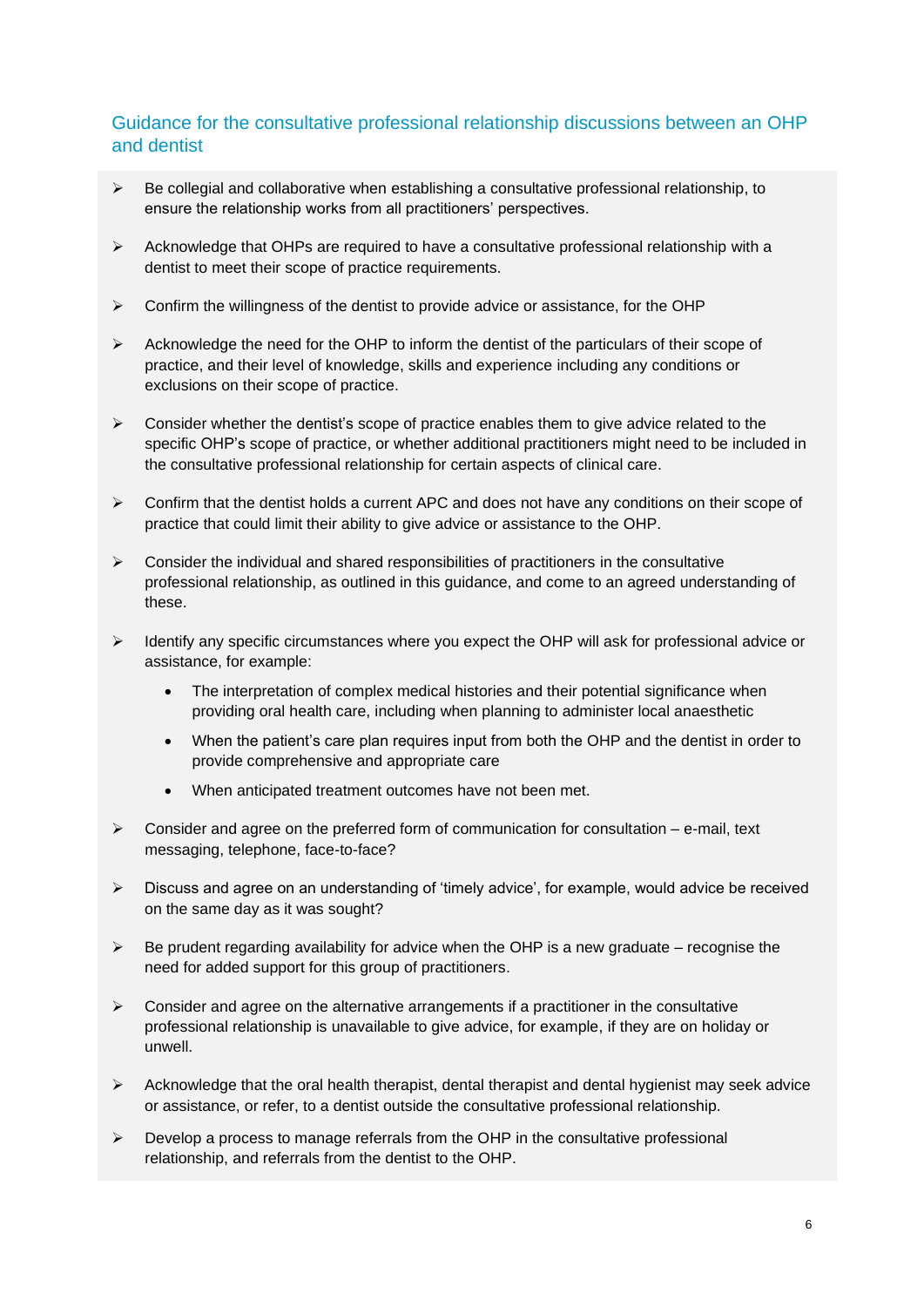- $\triangleright$  Confirm the existence of, or establish, a standing order to enable the OHP to administer and/or supply a patient with prescription medicines, when appropriate and within their respective scope of practice.
- $\triangleright$  Consider and agree on a process to enable access by the OHP to prescription medicines prescribed by the dentist, when appropriate and within their scope of practice, for example, antibiotics for the management of infection, or antibiotic prophylaxis for at-risk patients before treatment.
- $\triangleright$  Acknowledge that the professional relationship will evolve over time, and changes may be necessary. Consider and agree on a time period for review of the consultative professional relationship.

#### *Additionally, for dental therapists registered in the adult care in dental therapy scope practice and dentists*

Depending on the dental therapist's qualifications adult care in dental therapy practice is provided either:

- a) within a consultative professional relationship, OR
- b) within a consultative professional relationship and with the dentist or dental specialist who is responsible for the patient's clinical care outcomes on-site at the time.

When care is provided solely within a consultive professional relationship (a):

 $\triangleright$  Consider and agree on a process for the dentist in the consultative professional relationship to provide general oversight of the clinical care outcomes of the adult patient group.

#### *Additionally, for dental hygienists and dentists*

 $\triangleright$  Consider and agree on a process for the dentist in the consultative professional relationship to provide general oversight of the clinical care outcomes of the hygiene patient group. This may involve review of the periodontal status of the patients receiving hygiene care at intervals that are appropriate for the individual patient

#### *Self-referred patients<sup>1</sup>*

- $\triangleright$  Develop a process to manage self-referred patients, including a method for:
	- Ensuring the dental hygienist consults with a dentist when the patient's medical history is complex or significant, as this may have implications for care
	- Recommending that self-referred patients see a dentist for an overall care plan within each twelve-month period
	- Providing the patient's regular dentist (where applicable) with updated details of the hygiene treatment provided.
	- Discussing with the patient's regular dentist (where applicable) matters relating to the periodontal care of their patients, for example, in the circumstance where the dental hygienist considers referral of the patient to a periodontist is needed.

 $1$  A self-referred patient is someone who requests treatment from an oral health therapist or dental hygienist without being referred by a dentist